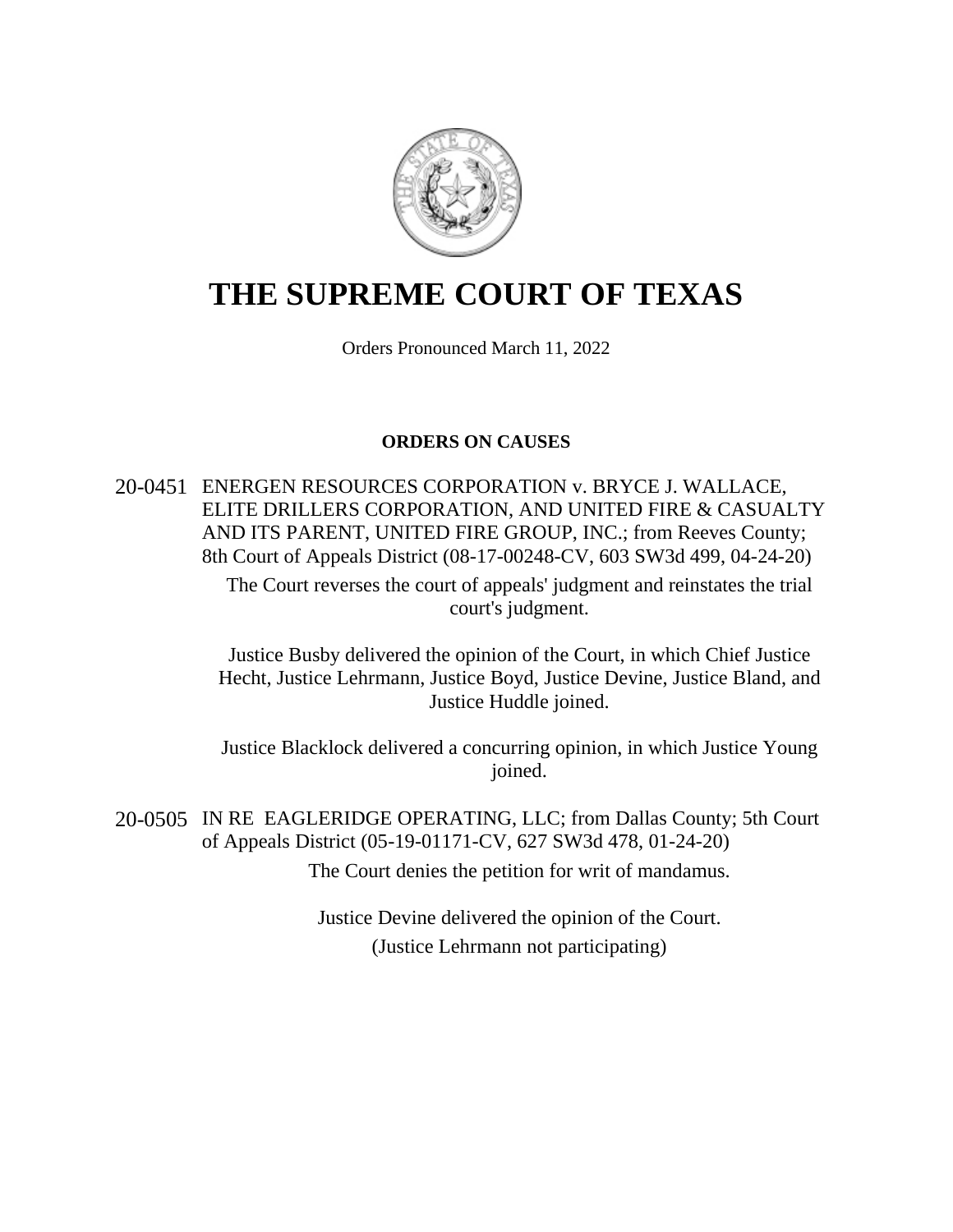22-0033 WHOLE WOMAN'S HEALTH, ET AL. v. JUDGE AUSTIN REEVE JACKSON; PENNY CLARKSTON; MARK LEE DICKSON; STEPHEN BRINT CARLTON; KATHERINE A. THOMAS; CECILE ERWIN YOUNG; ALLISON VORDENBAUMEN BENZ; KEN PAXTON (U.S. Fifth Circuit 21-50792)

> The Court answers the question certified by the United States Court of Appeals for the Fifth Circuit.

> > Justice Boyd delivered the opinion of the Court.

## THE MOTION FOR REHEARING OF THE FOLLOWING CAUSE IS DENIED:

20-0523 GERARD MATZEN v. MARSHA MCLANE, DIRECTOR OF THE TEXAS CIVIL COMMITMENT OFFICE, AND THE TEXAS CIVIL COMMITMENT OFFICE; from Travis County; 3rd Court of Appeals District (03-18-00740-CV, 604 SW3d 91, 03-06-20)

## **ORDERS ON CASES GRANTED**

## THE FOLLOWING PETITIONS FOR REVIEW ARE GRANTED:

20-0811 UNIVERSITY OF TEXAS AT AUSTIN PRESIDENT JAY HARTZELL, ET AL. v. S.O.; from Travis County; 3rd Court of Appeals District (03-19- 00131-CV, 613 SW3d 244, 09-04-20)

*~ consolidated for oral argument with ~*

20-0812 TEXAS STATE UNIVERSITY PRESIDENT DENISE M. TRAUTH; TEXAS STATE UNIVERSITY ASSISTANT VICE PRESIDENT FOR RESEARCH AND FEDERAL RELATIONS MICHAEL BLANDA; TEXAS STATE UNIVERSITY REGISTRAR LOUIS E. JIMENEZ, JR.; AND TEXAS STATE UNIVERSITY REGENTS WILLIAM F. SCOTT, DAVID MONTAGNE, CHARLIE AMATO, DUKE AUSTIN, GARRY CRAIN, VERONICA MUZQUIZ EDWARDS, DIONICIO FLORES, NICKI HARLE, AND ALAN L. TINSLEY, IN THEIR OFFICIAL CAPACITIES v. K. E.; from Hays County; 3rd Court of Appeals District (03-19-00212-CV, 613 SW3d 222, 09-04-20)

[**Note**: The date and time for oral argument are yet to be determined.]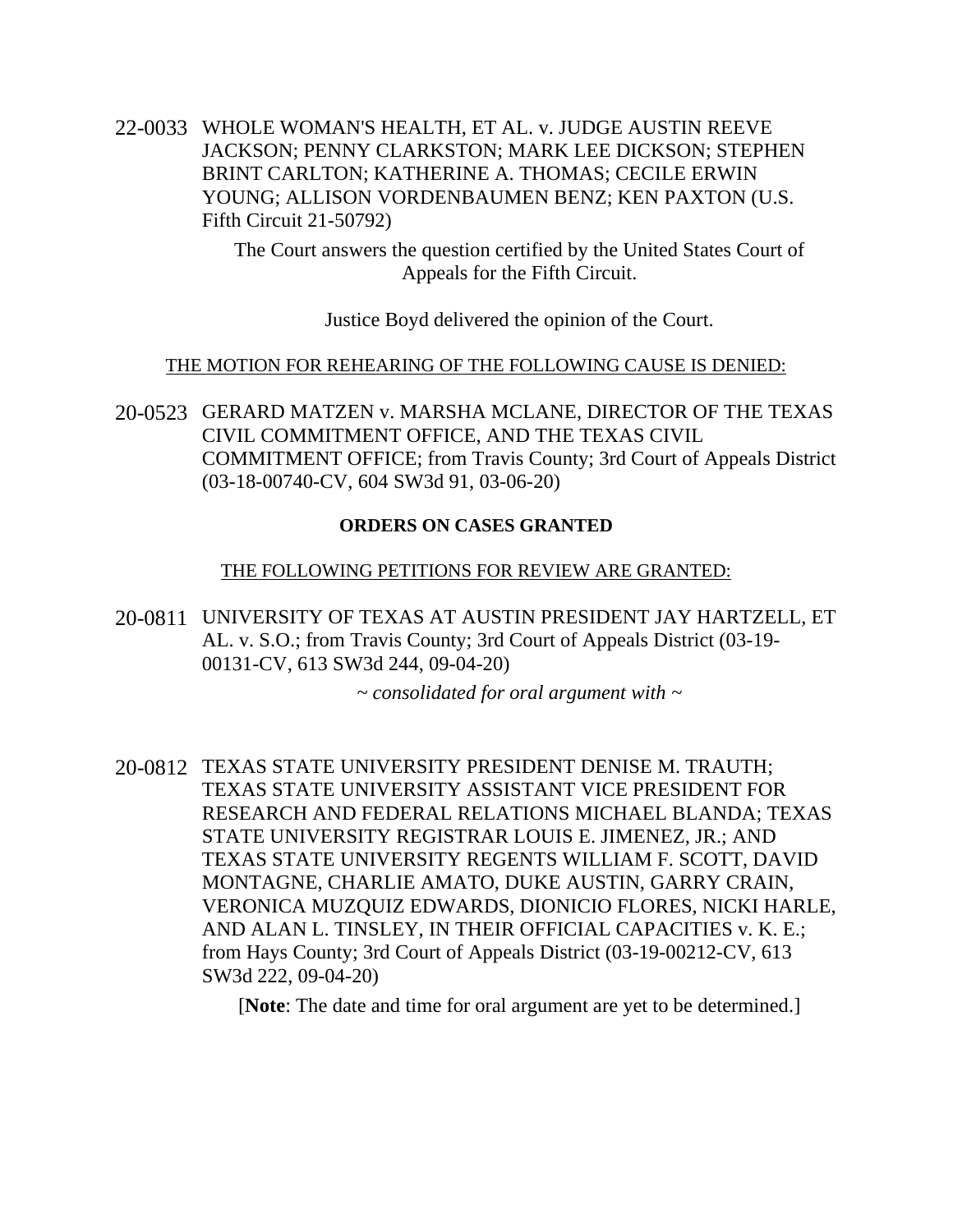20-0856 THE GULF COAST CENTER v. DANIEL CURRY, JR.; from Galveston County; 1st Court of Appeals District (01-18-00665-CV, \_\_\_ SW3d \_\_\_, 09- 10-20)

[**Note**: The date and time for oral argument are yet to be determined.]

#### **ORDERS ON PETITIONS FOR REVIEW**

#### THE FOLLOWING PETITIONS FOR REVIEW ARE DENIED:

- 19-1053 SAN JACINTO RIVER AUTHORITY v. ELIZABETH BOLT, ET AL.; from Harris County; 1st Court of Appeals District (01-18-00823-CV, SW3d  $\frac{1}{2}$ , 06-13-19)
- 21-0021 KBIDC INVESTMENTS, LLC v. ZURU TOYS INC., ZURU INC., AND ZURU LTD., TINNUS ENTERPRISES, LLC AND JOSH MALONE; from Collin County; 5th Court of Appeals District (05-19-00159-CV, \_\_\_ SW3d  $\frac{10-09-20}{20}$
- 21-0444 CITY OF BUDA v. N.M. EDIFICIOS, LLC; from Hays County; 7th Court of Appeals District (07-20-00284-CV, \_\_\_ SW3d \_\_\_, 04-16-21) 2 petitions motion for leave to file sur-reply dismissed as moot
- 21-0521 VERDUN OIL & GAS, LLC v. NERI QUINTANILLA; from Duval County; 4th Court of Appeals District (04-21-00156-CV, \_\_\_ SW3d \_\_\_, 05-12-21)

(Justice Lehrmann not participating)

21-0553 D MAGAZINE PARTNERS, L.P. D/B/A D MAGAZINE F/K/A MAGAZINE LIMITED PARTNERS, L.P. AND ALLISON MEDIA, INC. v. JANAY BENDER ROSENTHAL; from Dallas County; 5th Court of Appeals District (05-19-01525-CV, \_\_\_ SW3d \_\_\_, 06-09-21)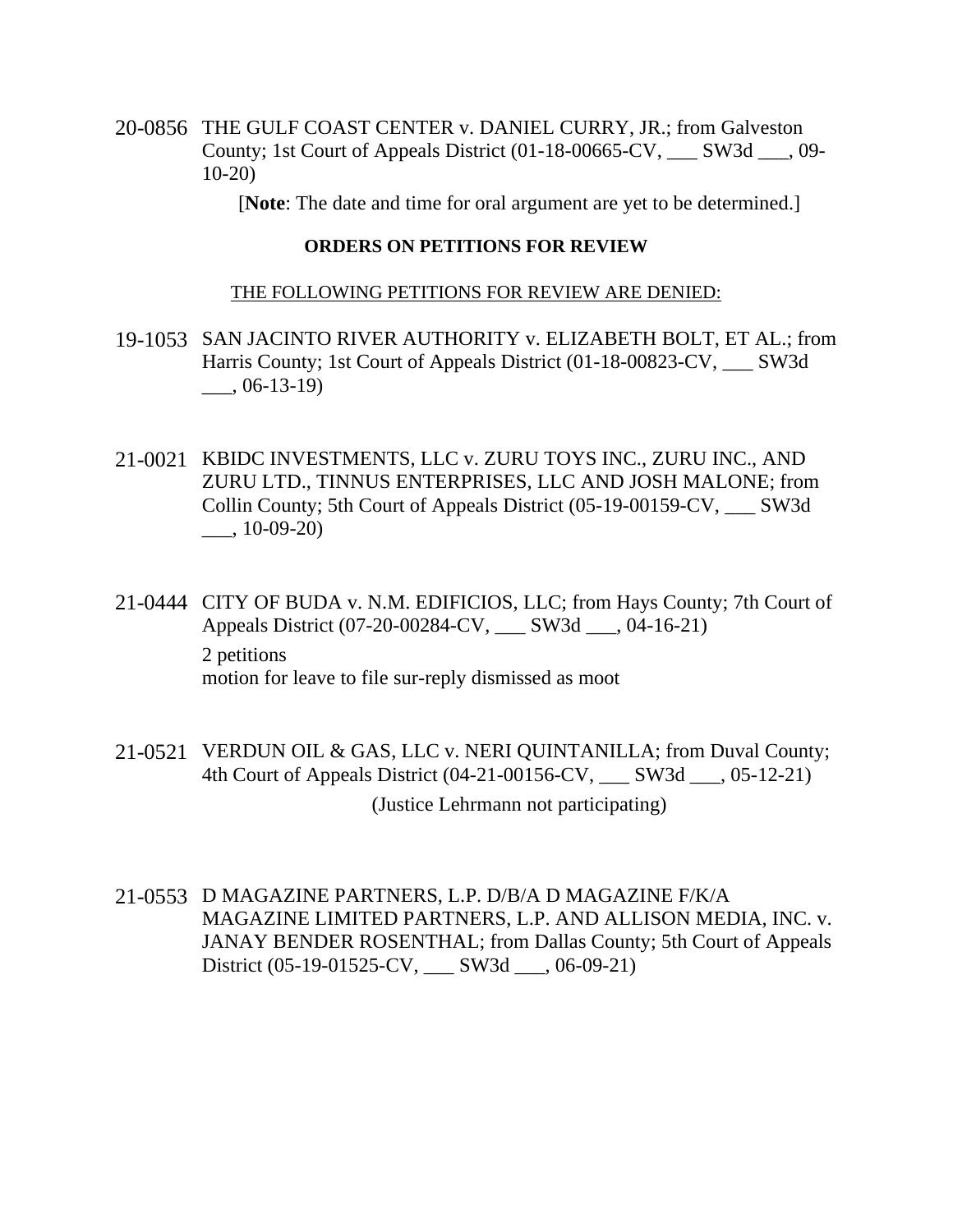- 21-0612 ENERGY TRANSFER FUEL, L.P., A TEXAS LIMITED PARTNERSHIP v. 660 NORTH FREEWAY, LLC, A TEXAS LIMITED LIABILITY COMPANY, AND TINDALL PROPERTIES, LTD., A TEXAS LIMITED PARTNERSHIP; from Tarrant County; 2nd Court of Appeals District (02-20- 00170-CV, \_\_\_ SW3d \_\_\_, 04-22-21)
- 21-0691 BRAMLETTE HOLLAND BROWDER v. RACHEL MOREE AND CLARENCE DEAN HINDS, JR.; from Travis County; 3rd Court of Appeals District (03-19-00381-CV, \_\_\_ SW3d \_\_\_, 06-02-21)
- 21-0733 KEN PAXTON, TEXAS ATTORNEY GENERAL v. CITY OF AUSTIN, MAYOR STEVE ADLER, ORA HOUSTON, DELIA GARZA, SABINO RENTERIA, GREGORIO CASAR, ANN KITCHEN, DON ZIMMERMAN, LESLIE POOL, ELLEN TROXCLAIR, KATHIE TOVO, AND SHERI GALLO, EACH IN THEIR OFFICIAL CAPACITY; from Travis County; 3rd Court of Appeals District (03-19-00501-CV, \_\_\_ SW3d \_\_\_, 07-22-21)

Justice Devine notes his dissent from the Court's denial of the petition for review.

21-0752 LANDMARK AMERICAN INSURANCE CO. AND SENECA SPECIALTY INSURANCE CO. v. EAGLE SUPPLY & MANUFACTURING L.P. F/K/A EAGLE CONSTRUCTION & ENVIRONMENTAL SERVICES, L.P. AND METEX DEMOLITION, LLC; from Eastland County; 11th Court of Appeals District (11-19-00016-CV, 630 SW3d 342, 01-29-21)

2 petitions

- 21-0871 GEORGE H. CLEMENTS, III v. HLF FUNDING; from Dallas County; 5th Court of Appeals District (05-19-01295-CV, \_\_\_ SW3d \_\_\_, 07-28-21)
- 21-0909 CHRISTOPHER WREH v. ALEX GIANOTOS, BOSTEN GOLDSCHMIED, & BG INCORPORATED; from Dallas County; 5th Court of Appeals District (05-19-01213-CV, \_\_\_ SW3d \_\_\_, 06-22-21) emergency motion to request counsel denied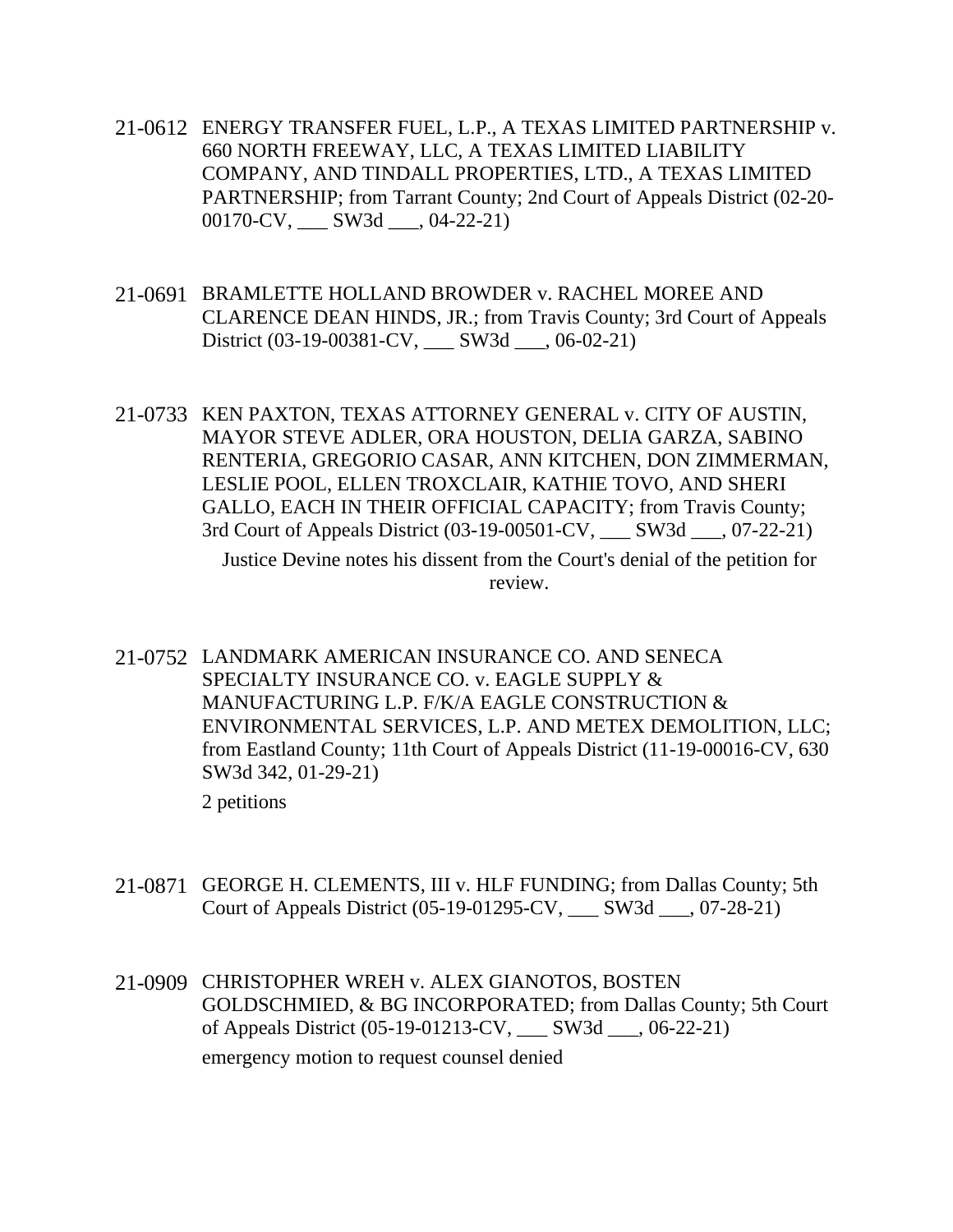- 21-0928 IN THE INTEREST OF S.R.F. AND S.W.F., CHILDREN; from Bexar County; 4th Court of Appeals District (04-21-00049-CV, \_\_\_ SW3d \_\_\_, 08- 25-21)
- 21-0937 MOHAMD ALHALWANI AND AMZK PROPERTIES, INC. v. ALIA REALTY LLC, EED, INC. AND EED FAMILY, INC.; from Dallas County; 5th Court of Appeals District (05-21-00265-CV, \_\_\_ SW3d \_\_\_, 09-23-21)
- 21-1019 IN THE MATTER OF THE ESTATE OF ROBBIE CRISS MCDONALD; from Brazoria County; 14th Court of Appeals District (14-20-00173-CV, \_\_\_ SW3d \_\_\_, 09-16-21)
- 21-1083 IN THE INTEREST OF J.K., J.K., AND J.K., CHILDREN; from Tarrant County; 2nd Court of Appeals District (02-21-00199-CV, \_\_\_ SW3d \_\_\_, 11- 04-21)
- 21-1099 DJO, LLC v. MARIE GRAVES; from Denton County; 2nd Court of Appeals District (02-21-00096-CV, 636 SW3d 321, 11-04-21)
- 22-0004 ALFREDO OROZCO v. ASSURANT COMMERCIAL CAPITAL, LLC, A TEXAS CORPORATION, AIM BANK, A TEXAS CORPORATION, BRANDON BENNETT, AN INDIVIDUAL, AND JOHN DOE CORPORATION; from Lubbock County; 7th Court of Appeals District (07- 21-00209-CV, \_\_\_ SW3d \_\_\_, 10-19-21)
- 22-0006 ELVIS LEYVA AND LEYVA IRON WORKS, INC. v. AMERICAN COMPLETION TOOLS, INC.; from Harris County; 1st Court of Appeals District (01-21-00120-CV, \_\_\_ SW3d \_\_\_, 12-02-21)
- 22-0012 GUANGCUN HUANG v. LINMAN CHANG; from Bexar County; 4th Court of Appeals District (04-20-00129-CV, \_\_\_ SW3d \_\_\_, 10-06-21)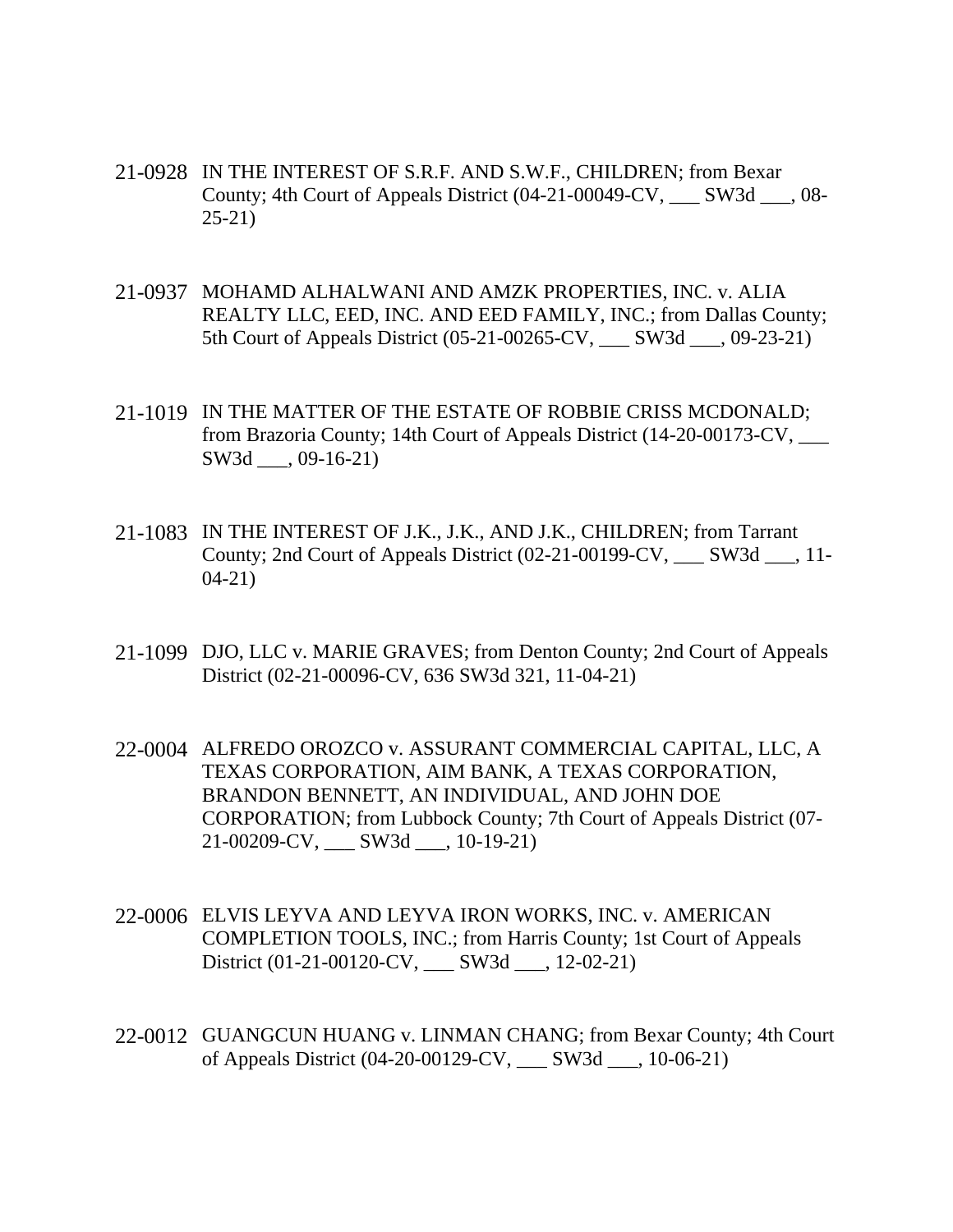- 22-0027 D'AMATO CONVERSANO, INC. D/B/A DCI ENGINEERS v. CERTAIN UNDERWRITERS AT LLOYD'S OF LONDON SUBSCRIBING TO POLICY NO. NAJL05000016-H87, AS SUBROGEE OF MOMENTUM HOSPITALITY, INC. & 75 AND SUNNY HOSPITALITY D/B/A FAIRFIELD INN & SUITES; from Aransas County; 13th Court of Appeals District (13-20-00377-CV, 635 SW3d 276, 09-23-21)
- 22-0028 NATALIE JANINE GARNES M.D. v. ALMA MCAFEE; from Harris County; 1st Court of Appeals District (01-20-00717-CV, \_\_\_ SW3d \_\_\_, 12- 23-21)
- 22-0077 CHRISTOPHER N. WATTIGNY M.D. AND ESS OF NACOGDOCHES, LLC v. PAMELA KALKA AND ROBERT KALKA; from Nacogdoches County; 12th Court of Appeals District (12-21-00048-CV, \_\_\_ SW3d \_\_\_, 12-21-21)

#### **ORDERS ON MOTIONS FOR REHEARING**

## THE MOTION FOR REHEARING OF THE FOLLOWING PETITION FOR REVIEW IS DENIED:

21-1103 IN THE ESTATE OF ROOSEVELT GREEN, SR., DECEASED; from Matagorda County; 13th Court of Appeals District (13-19-00484-CV, SW3d \_\_\_, 10-28-21)

#### **MISCELLANEOUS**

#### THE FOLLOWING PETITIONS FOR WRIT OF MANDAMUS ARE DENIED:

- 20-0837 IN RE MICHAEL KEITH CASH AND SAN MARCOS AIR CONDITIONING, INC.; from Hays County; 3rd Court of Appeals District (03-20-00302-CV, \_\_\_ SW3d \_\_\_, 07-03-20)
- 21-0580 IN RE CALCO LAND DEVELOPMENT, LLC; from Collin County; 5th Court of Appeals District (05-20-00205-CV, 629 SW3d 591, 04-28-21)